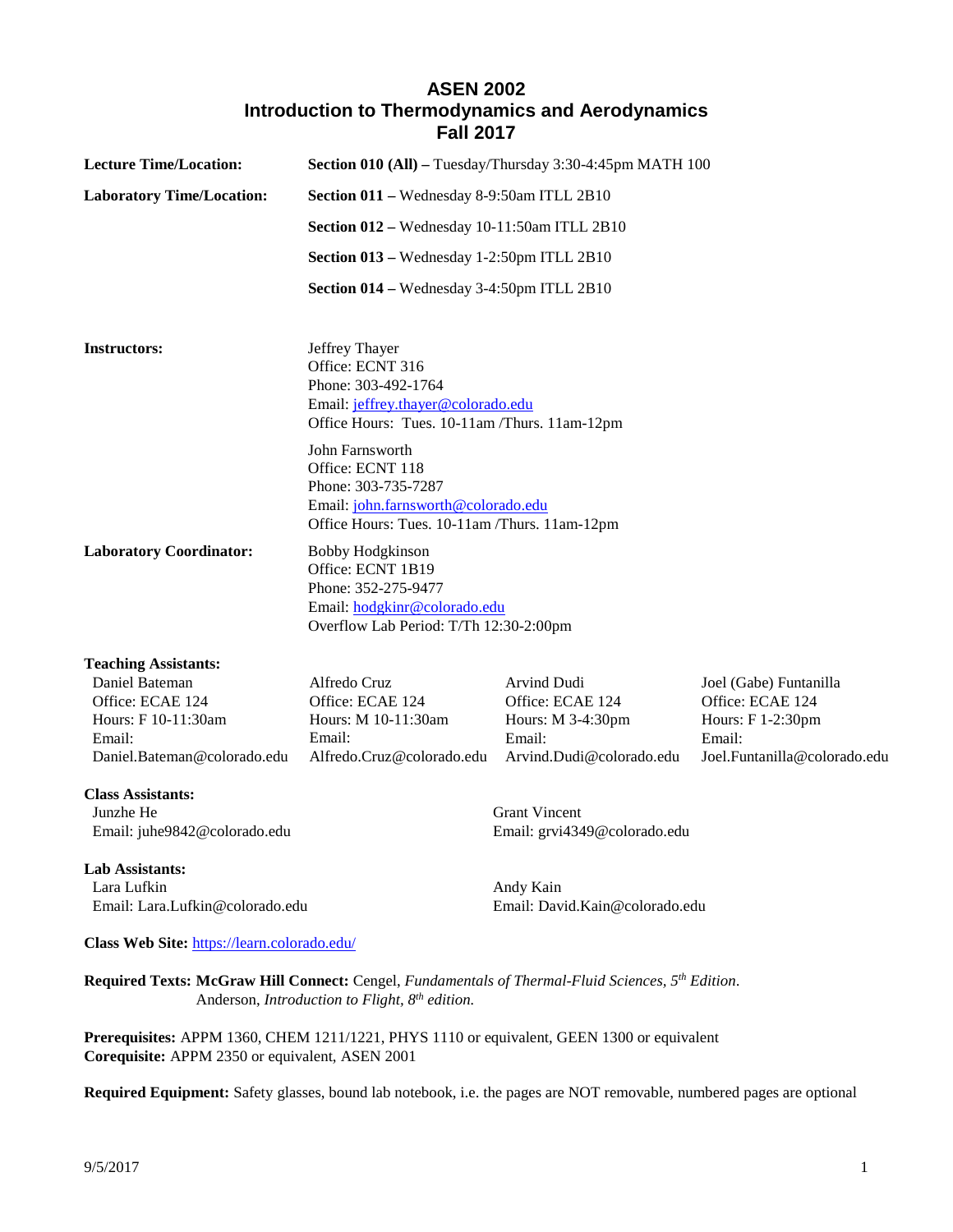**Course Objective:** Introduce the fundamental concepts and principles of thermodynamic and fluid dynamic systems. The focus is in areas of general importance to the aerospace engineering discipline. The primary goal is the synthesis of basic science (physics), mathematics, experimental methods for quantitative and qualitative analyses and design of general aerospace technology systems.

## **Topical Outline:**

- 1. Basic concepts of thermodynamics
- 2. Conservation of energy: the First Law of Thermodynamics
- 3. Properties of pure substances
- 4. Control Volume Analysis
- 5. Introduction to basic concepts of aerodynamics
- 6. One-dimensional incompressible flows
- 7. One-dimensional compressible flows
- 8. Two-dimensional flows: lift and drag
- 9. Introduction to viscous flows

# **Grading**

We do not grade on a "curve". Our grading scheme is not assigned to reward or punish. It is designed to indicate your level of competency compared to the standards set by the AES faculty. Do you meet the minimum level of competency? Do you exceed the minimum? Are you below the minimum? This should be indicated by the final grade. We (the faculty) are professionals and it is our job to set and maintain standards. We are expected to use our education, experience, and interactions with industry, government laboratories, others in academe, etc., to determine the content of these standards. Because our program is accredited by ABET (Accreditation Board for Engineering and Technology), the AES curriculum meets or exceeds that board's standards. As with any other professionals (doctors, lawyers, etc.) you must trust that we know what we are doing and that we are obliged to uphold standards.

The final grade indicates your readiness to continue to the next level of courses. Meeting the minimum requirements indicates that you are prepared to continue, at least at the minimum level required for the next sequence of courses. Exceeding the minimum means you are ready to enter the next course and that you have mastery of material beyond the minimum, i.e., you show some level of proficiency.

ASEN 2002 is designed to take advantage of the facilities of the ITLL to enrich your learning experience. We will provide a high-quality learning experience and we will uphold the academic standards determined by the AES faculty.

*Grade Breakdown According to Assignments*: Your final grade is determined according to the following percentage breakdown:

### **Individual Effort:**

| Unit Quizzes                              | 10%  |
|-------------------------------------------|------|
| 4 Exams:                                  | 50%  |
| Exam $1$ – Thermodynamics Exam $1 - 10\%$ |      |
| Exam $2 -$ Thermodynamics Exam $2 - 15\%$ |      |
| Exam $3 -$ Aerodynamics Exam $1 - 10\%$   |      |
| Exam $4 -$ Aerodynamics Exam $2 - 15\%$   |      |
| Group Effort:*                            |      |
| Homework                                  | 10%  |
| <b>Experimental Laboratories</b>          | 20%  |
| Design Laboratories                       | 10%  |
|                                           | 100% |

### **\* Group effort only counts toward final grade if total individual grade is C or better**

# **Important Notes and some Q&A:**

1. We reserve the right to reply to email questions only in business hours, i.e. Monday through Friday, 8:00 am – 5:00 pm. Emails received 24 hours or less before the exams are not guaranteed a response. To better help us manage and track your emails, from the junk and clutter that we receive on a daily basis, please include **ASEN2002** at the beginning of the subject line.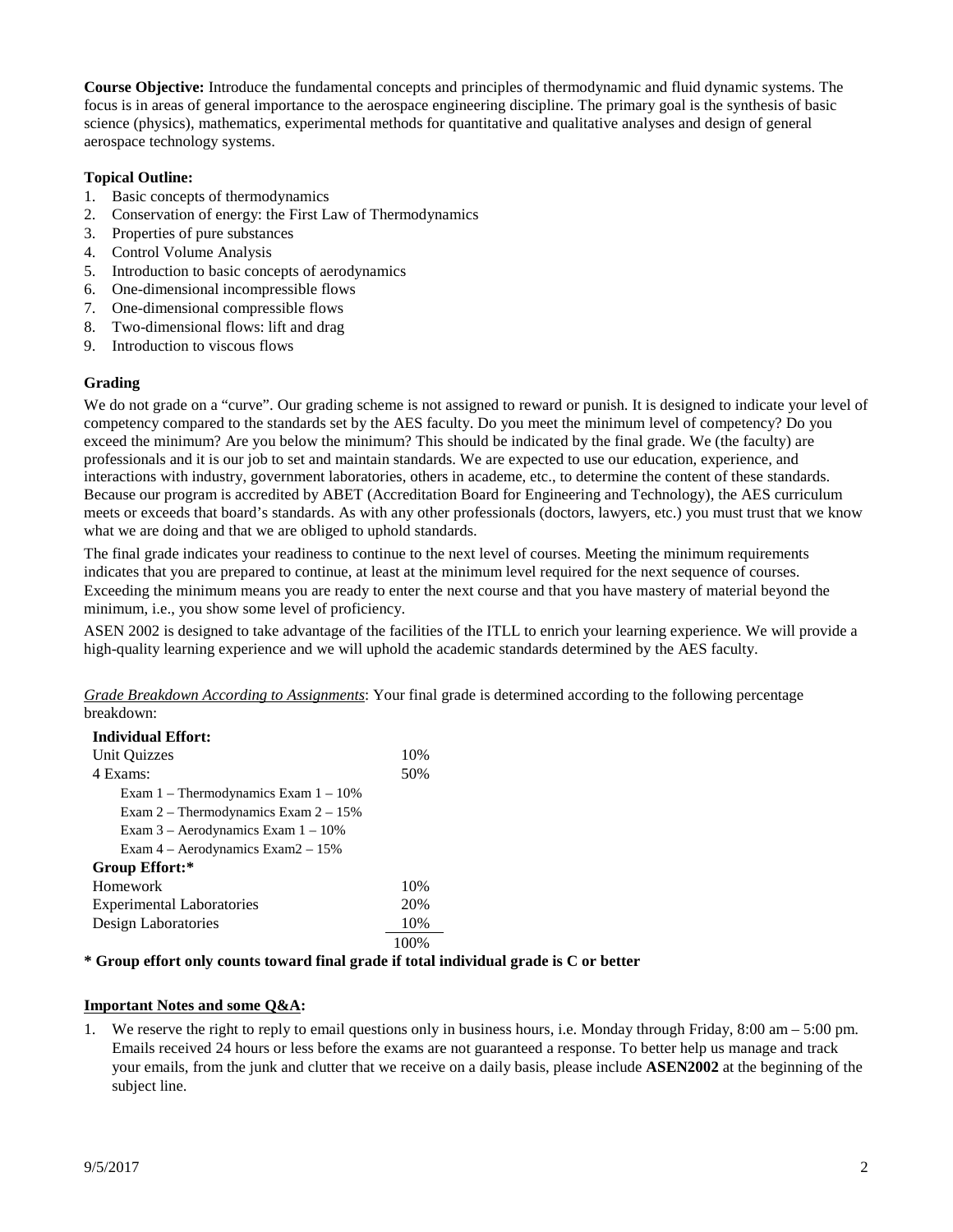- 2. It is in your best interest to regularly check your grades once posted to D2L. Grade disputes must be resolved within two weeks of posting to D2L. This will avoid undue complications at the end of the semester when final grades are being determined.
- 3. We reserve the right to make changes to the weekly course schedule based on occurring events that require different dispositions. We will give sufficient advance notice through announcements in class and posting on the web. Changes to this syllabus and assignments-table may be announced at any time during class periods. We will post the current syllabus and assignments-table on the web. Both are dated in the footnote.
- 4. Always have a calculator for both lecture/discussion and laboratory sessions. Access to the current online textbook may prove useful but should not be done if it leads to your or your neighbor's distraction.
- 5. **Attendance** to all scheduled lecture/discussion and laboratory periods is expected. In addition to announced unit quizzes, random unit quizzes may be given during any lecture/discussion or laboratory session. Like the scheduled quizzes and exams, *there are no make-ups*. We may normalize quiz grades at the end of the semester (not guaranteed).
- 6. Expect new material to be presented in both the lecture/discussion and laboratory periods. Quizzes and exams cover all material in the course including lecture/discussions, homework, and experimental and design laboratory work.
- 7. Why have reading assignments, homework, lab exercises, exams, and design projects?
	- **Reading assignments** are to be completed *before* the lecture/discussion. The lecture/discussions should help to clarify and supplement what you have read.
	- **Homework** reinforces the mental processes that help you to become proficient in a subject. In addition to the assigned homework, we encourage you to work additional problems for practice. Before beginning any homework assignment, you should read the text and work the examples in the text. Homework, which is graded in the category of "group work", may be discussed with the TAs and fellow students. Copying is not acceptable and the HW must be a representation of your own understanding of the material.
	- **Experimental laboratory exercises** are either more complex than hands-on homework or require special equipment (such as a wind tunnel). You will work in teams but may be required to submit individual experimental laboratory reports.
	- **Design projects** help you to learn how to synthesize the basic concepts, methods, and tools presented in the course curriculum. The team-oriented approach will give you experience in working and cooperating in groups. A portion (up to 20%) of the total design lab grade will be from anonymous peer evaluation by team members.
- 8. **Exams and quizzes** provide a gauge to determine independently what *you* have learned. Exams will be administered during lecture time and the allotted final exam period. Tentative dates for the exams are Sept 26, Oct 17, Nov 14 and Dec 20. The exams are cumulative within each of the topic areas of thermodynamics and aerodynamics and are weighted to reflect this. Specifically exams 1 and 3 are weighted at 10% and exams 2 and 4 are weighted at 15% of the overall grade.
- 9. **Guidelines** for Experimental and Design Labs will be handed out at the time they are assigned. Each lab assignment will include a grading rubric for you to use in preparation of your reports.
- 10. **Lab reports** must be submitted electronically to the appropriate dropbox on D2L. The report **must be**, in pdf format. Group reports should have all group member names on the cover page.
- 11. **Acceptable excuses**, such as medical certification of an emergency, are required to make up any unit exam (however there will be no make-up opportunity for quizzes). Any other medical or studies-related needs of absence have to be communicated and approved ahead of the date of occurrence.

If you have three or more final exams scheduled on the same day, you are entitled to arrange an alternative exam time for the last exam or exams scheduled on that day. To qualify for rescheduling final exam times, you must provide evidence that you have three or more exams on the same day, and arrangements must be made with your instructor no later than the end of the sixth week of the semester (Friday, October 5, 2017).

12. **Homework assignments are due at the start of class on the due date***.* There is a five-minute grace period during which the homework may be submitted. If you arrive after the grace period, you must state your reason for tardiness to your classmates. They will then vote, by show of hands, to determine if the instructors shall accept your work. If the nay votes are the majority, the assignment will be assigned a grade of zero. If you must miss class for an excused absence, you may submit your homework early. *Late assignments are not accepted*—that includes assignments slipped under the professors' doors after class has started. However, if you will not be attending class you may submit your homework early. If you know in advance that you must miss a homework due date or lab, send your instructor an e-mail or voice mail to make arrangements. *There are no make-up quizzes or exams*. *Be on time!*

All homework must be completed on 8.5×11-inch engineering paper. Do not submit assignments on spiral notebook paper with ripped edges. Multiple pages must be stapled in the upper-left corner, no paperclips or dog-ears. **Solve each**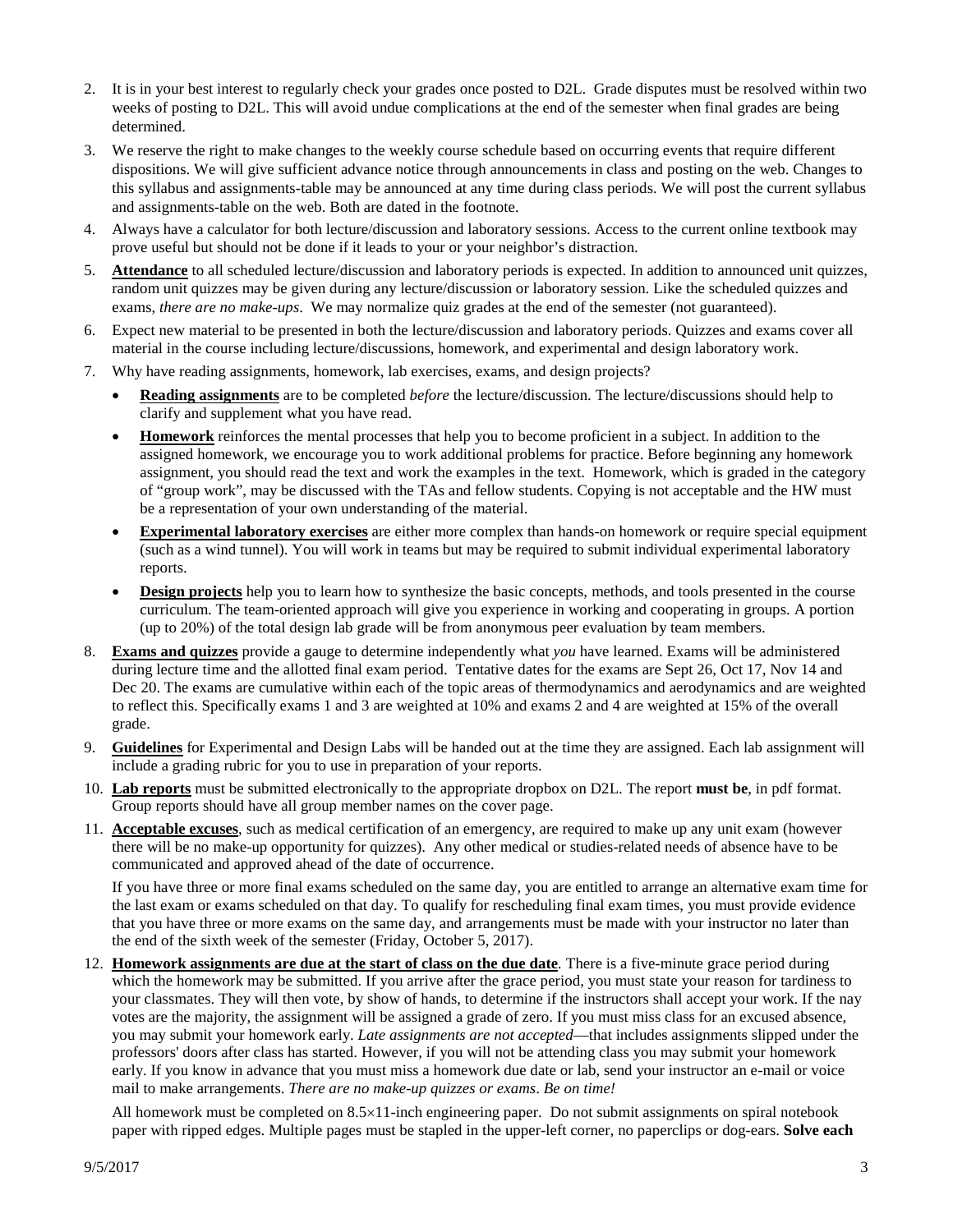**problem on its own page and do not use the back of the page** – this will help the TAs distribute and grade your HW. Your name (last, first), assignment number, and due date should be visible on the outside in the upper portion of **each page**. Written work must be neat and readable with adequate spacing and margins. You are responsible for legibility—no reevaluation will be granted. Very messy work will be returned to you ungraded and a score of zero recorded. Final answers must be indicated with an arrow, underline, or box. Multiple answers (when only one is required) will be counted incorrect.

#### *Always submit work with a professional appearance. Neatness, clarity, and completeness count.*

Each homework assignment will include a set of several problems, which you are expected to completely solve using the Engineering Problem Solving Approach. Your assignment will be partially graded for completeness (10pts), while two randomly selected problems will be graded in detail for accuracy (10pts each, 20pts total). Thus the final score for each homework set will be out of a total of 30pts and computed based upon the numeric breakdown below:

$$
HW \frac{Score}{30} = 10pts (Rand.P1) + 10pts (Rand.P2) + 10pts \times \frac{\# of Remaining Problems Completed}{\# of Remain problems in Set}
$$

Solutions will be provided to you for all the problems when the graded homework sets are returned.

Collaboration is permitted on homework. You may discuss the means and methods for formulating and solving problems and even compare answers, but you are not free to copy someone's assignment. Copying material from any resource (including solutions manuals) and submitting it as one's own is considered plagiarism and is an Honor Code violation. Remember, the less you think about the problems yourself, the less you actually learn, and the more difficult it will be to succeed on exams. *Every student is expected to turn in their own individual assignment for grading!*

13. **Collaboration on quizzes or exams, using another student's work as your own, or allowing another student to use your work as their own is academic misconduct and is not tolerated.** If you are caught in any of these activities, you will receive a grade of "F" for the course and a report will be submitted to the Dean's office and the University Honor Board for further punitive action.

We suggest you read the statement of the Honor Code Office a[t http://honorcode.colorado.edu/about-honor-code.](http://honorcode.colorado.edu/about-honor-code)

- 14. This class is not graded on a "curve"; there are absolute expectations of performance. A performance of 90% will earn an A, 80% earns a B, etc. However, we reserve the right to normalize the class grades based on the expected minimum level of competency. Furthermore, to receive a course grade of C or better (which is required to fulfill the prerequisite for ASEN2003/4 and other courses), students must receive a C or better in the individual coursework portion of the class.
- 15. **Safety is priority #1 for the experimental laboratory.** You are required to attend the safety lecture presented by the ASEN 2002 Laboratory Coordinator during the first week of the semester. The ITLL also has a mandatory orientation. Anyone violating rules of safe conduct may receive a zero for the laboratory exercise and may be restricted from ITLL. Use of ITLL facilities is a privilege, not a right, and you must conduct yourself according to the ITLL rules and regulations. Those endangering themselves, others, or laboratory equipment by their unsafe conduct will not maintain their access privileges.
- 16. Food and drink are not allowed in the ITLL laboratory plazas. This includes bottled water.
- 17. Some assignments require access to a computer, basic programming skills, and familiarity with some programming languages and/or environments similar to what is covered in introductory computing courses. The minimum requirement is some proficiency with MATLAB; i.e. you should be able to complete tasks like those described in the MATLAB tutorial. If you are not familiar with MATLAB, it is your responsibility to become so. You have access to the ITLL Lab Plaza computers during regular class lab times or during periods for which no other class is using them. There are also a number of computers in the student group-study rooms and in the main building of the Engineering Center.
- 18. All students enrolled in a University of Colorado Boulder course are responsible for knowing and adhering to [the](http://www.colorado.edu/policies/academic-integrity-policy) [academic](http://www.colorado.edu/policies/academic-integrity-policy) integrity policy. Violations of the policy may include: plagiarism, cheating, fabrication, lying, bribery, threat, unauthorized access to academic materials, clicker fraud, resubmission, and aiding academic dishonesty. All incidents of academic misconduct will be reported to the Honor Code Council [\(honor@colorado.edu;](mailto:honor@colorado.edu) 303-735-2273). Students who are found responsible for violating the academic integrity policy will be subject to nonacademic sanctions from the Honor Code Council as well as academic sanctions from the faculty member. Additional information regarding the academic integrity policy can be found at the Honor Code Office [website.](http://www.colorado.edu/honorcode/)
- 19. Campus policy regarding religious observances requires that faculty make every effort to deal reasonably and fairly with all students who, because of religious obligations, have conflicts with scheduled exams, assignments or required attendance. In this class, you should make arrangements with the instructors at least two weeks in advance if there is a religious observance conflict with exams, quizzes, homework, and laboratory reports. See the campus policy [regarding](http://www.colorado.edu/policies/observance-religious-holidays-and-absences-classes-andor-exams) religious [observances](http://www.colorado.edu/policies/observance-religious-holidays-and-absences-classes-andor-exams) for full details.